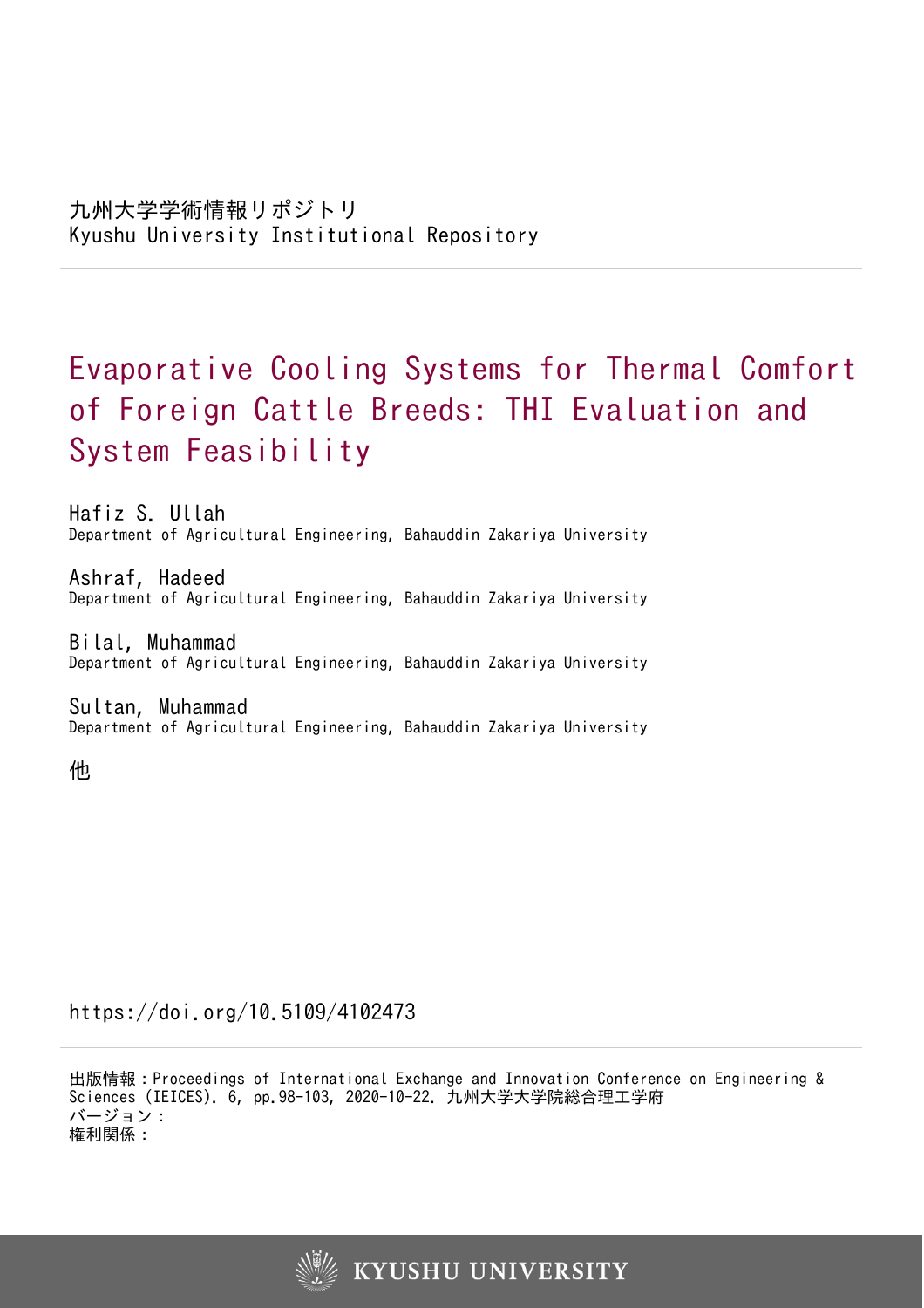## **Evaporative Cooling Systems for Thermal Comfort of Foreign Cattle Breeds: THI Evaluation and System Feasibility**

Hafiz S. Ullah<sup>1</sup>, Hadeed Ashraf<sup>1</sup>, Muhammad Bilal<sup>1</sup>, Muhammad Sultan<sup>1,\*</sup>, Faizan Shabir<sup>1,2</sup>, Sahrish Ashraf<sup>1</sup>, Muhammad H. Mahmood<sup>1</sup>, Yasir Niaz<sup>2</sup>, Zahid M. Khan<sup>1</sup>

<sup>1</sup>Department of Agricultural Engineering, Bahauddin Zakariya University, Multan 60800, Pakistan

<sup>2</sup>Department of Agricultural Engineering, Khawaja Fareed University of Engineering and Information Technology,

Rahim Yar Khan, Pakistan

\*Corresponding author email: [muhammadsultan@bzu.edu.pk](mailto:muhammadsultan@bzu.edu.pk)

**ABSTRACT:** *Agriculture is an important economic sector for developing countries. It is providing food, fiber and energy to the increasing human population. In developing countries like Pakistan, livestock is the main source of livelihood for majority of the rural population. As compared to research on crop production and the effect of climate on livestock production systems, or how they can adapt to changes is rarely studied. In climate change affected Pakistan, the milk production of foreign breeds is highly affected by the heat stress. The sternness of heat stress conditions in highyielding dairy cows is currently underestimated. The present study investigates the system feasibility and evaluation of temperature-humidity index (THI) for foreign breeds of cattle under interior climatic zone in Multan. To achieve the thermal comfort for high productive breeds of cattle, different types of vapor compression (VCAC) air conditioning system are used worldwide. These systems consume large amount of primary energy and contribute directly to global warming. To overcome this problem, low-cost evaporative cooling system has been studied and designed for thermal comfort of livestock applications and the feasibility of these systems are checked for the climatic condition of Multan. The expected climate changes that can affect the livestock population and milk production was studied in present study and a possible option for long term planning has been discussed.*

**Keywords:** climate change, agriculture, livestock, THI, evaporative cooling

## **1. INTRODUCTION**

By raising the world growth, people seek to enhance their living standards and improving their work performance. The basic need of primary energy increase by the increase of world population. Energy use has grown rapidly worldwide increased focus on energy supply difficulties, Inadequate energy resources and negative effects such as Global warming, climate change, ozone depletion. So, the need of air conditioning becomes an essential problems in terms of schools, colleges, offices, shopping malls, buses and trains. Average energy consumption increases by 10% per person, while the global population continues to grow by 27%. Such basic energy consumption and  $CO<sub>2</sub>$  emanations have increased by 49% and 43%, correspondingly [1], [2].

Food and energy shortage are the serious problems of developing countries like Pakistan. Pakistan is agricultural country and the share of agriculture in GDP is 18.9%. Out of that the livestock contribute 59% [3] The agriculture sector is expected to be severely affected in upcoming years. Main climatic change parameters such as temperature, humidity and radiation changes are very important factors affecting the breeding and reproductive capacity of livestock [4]. Animals health and their fertility affected by the climatic condition Heat stress is produced by the physical movement and digestion of animals [5]. The environmental impacts are involved in heat stress are wind speed, temperature of air, solar radiation and relative humidity [6]. The production concert of animal is highly affected by heat stress [7]. Global macroclimate variation is primarily fueling greenhouse gas (GHG) emanations, which consequences in bimetallic strip [8].

According to the IPCC's view, fluctuating climate can cause various environmental complications such as famine, torrents and health risk [9]. Similarly, it has been assessed that the average temperature in the late 2100s may increase to 1.4°C -5.8°C [10] In high yielding animals the production percentage is mainly depend on the climatic condition. The dairy cattle are highly sensitive to the hot environment. If the climatic zones are severe its effects on the metabolic and respiration rate that's are proportional to the level of production [11]. The heat stress risk can be estimated by temperature humidity index method by using climatic parameters [12].

Additionally, climate change can also cause unexpected outbreaks in temperature and precipitation patterns which cause novel ailments in livestock. Adequate temperature, and rainfall have diverse direct effects on climate change. livestock are expected to have adverse effects on both direct and indirect effects of climate change that affect their productivity [13]. These latent ecological pressures cause the disturbance of livestock development, health production and generative functions.

Farmers in Pakistan are less aware from the factors that creating animals' health problems. Pakistan is also facing the energy problems so there is necessary to launch the energy efficient technology which fulfill the need of thermal comfort for humans and non-humans [14]. For this purpose, many heating ventilation air conditioning systems has been system has been used in worldwide. These systems consume large amount of energy and contribute in global warming [15].

So, there is necessary to launch the energy saving system many researchers' studies to introduce the energy efficient and environmentally friendly system, the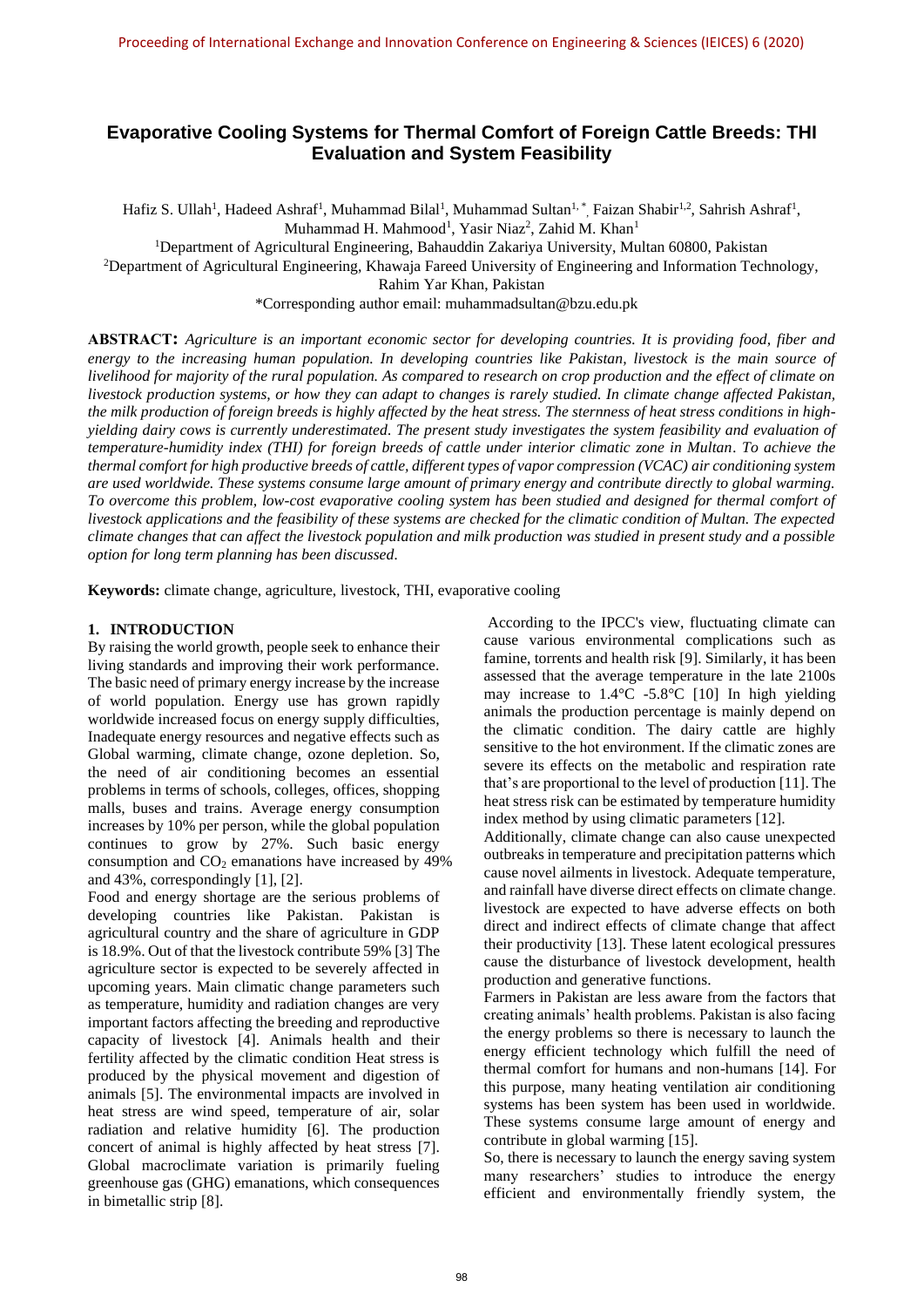evaporative cooling system has been launched to overcome this problem. These systems prove environment friendly and consume less amount of energy This system simultaneously control the humidity and temperature[16]. As compared to HVAC system these systems do not produce chlorofluorocarbons (CFCs) carbon which cause the depletion of ozone layer. Therefore, evaporative cooling system is good selection in dry and hot regions for animals' thermal comfort. The objectives of this study are

• Evaluate evaporative cooling system for thermal comfort of foreign breeds of cattle

Check the feasibility of system in hot and dry regions, like Multan, Pakistan.

## **2. EVAPORATIVE COOLING OPTIONS**

The evaporative cooling is an age told technique which uses latent heat of evaporation of water vapors to produce cooling effect. This system needs heat to transform the water into vapors therefore the surface contact becomes cool due to evaporation Evaporative cooling system was primarily familiarized in 1980s into china. EC performance is expressively prejudiced by means of the outdoor air surroundings. This system is applicable for air cooling and handling in ventilation system and air conditioning system. The most populated countries like china is suffering into socioeconomic revolution. From last three decades living standards of people intensely increased. Rapid increase in population cause the huge consumption of energy

The potential of evaporative cooling system can be measured by the evaluation of air-dry bulb temperature and wet bulb temperature. Grater the evaporative cooling effect when grater the difference between two temperatures. The evaporative cooling system can be classified into two sorts, such as water cooling and air cooling. In first sort, the water is cooled by sensible cooling because of difference between temperature of ambient air and cooling water. When the water temperature is greater than the ambient air then the cooling occur is known as sensible cooling. Industrial process and air conditioning, cooling tower utilize in power plant and water-cooled refrigeration's are the applications of this sort [17].In air cooling sorts, the air is cooled by evaporation of small quantity of water ,generally on warm days. This is adiabatic process because in this case, the sensible heat is changed into latent heat. This class of evaporative cooling contains such applications, greenhouse cooling, livestock, poultry and hog cooling, product storage and warehouse cooling, nursery cooling and (dry cooler ,gas turbine) inlet air precooling.

There are three types of evaporative cooling system

• Direct evaporative cooling (DEC)

• Indirect evaporative cooling (IEC) Maisotsenko evaporative cooling (MEC).

## **2.1 Direct evaporative cooling system**

Direct evaporative cooling (DEC) system is easiest and oldest process of evaporative cooling. Evaporative cooling system consist of pads materials, water tank, pump , fan and sprinklers. Water uplift through water pump into the sprinklers and distribute into pad materials as shown in fig 1. The cellulose pad material has been used in this study. Ambient air is pass through pad materials and directly contact with water. To begin the process air is driven by fan from channel. Due to mass and heat exchange among air and water falling, the process air become cold and humid. The water is recycled again and again, and temperature of recycled water reduce approximately 5<sup>o</sup>c as compared to water ambient temperature. The vaporization heat is extract from hot and dry air which becomes cold [18].



Fig. 1. Schematic demonstration of direct evaporative cooling system

Direct evaporative cooling system is an adiabatic process. It works on the principal of swamp color. In this system enthalpy remains constant, relative and specific humidity increase, and temperature decrease as shown in fig 2.The effectiveness of DEC ranges from 75% to 85% [19].



Fig. 2. Psychrometric representation of direct evaporative cooling system

## **2.2 Indirect evaporative cooling**

Indirect evaporative cooling system work on the same principle of direct evaporative cooling system but here air and water are not directly contact. It cools the air by evaporation of water. It evades the usage of refrigerants, vapor compressor, cooling towers, chlorofluorocarbons and cooled and chilling water tubes which eradicates the predictable substructure of mechanical or thermally driven coolers up to 75%. Heat exchanger is used in system to cold hot and dry air which provides into living space. In this process heat removed by clean water which exploits the evaporation of air.

Indirect evaporative cooling system consists water tank, fan, water pump for driving water to the sprinkles which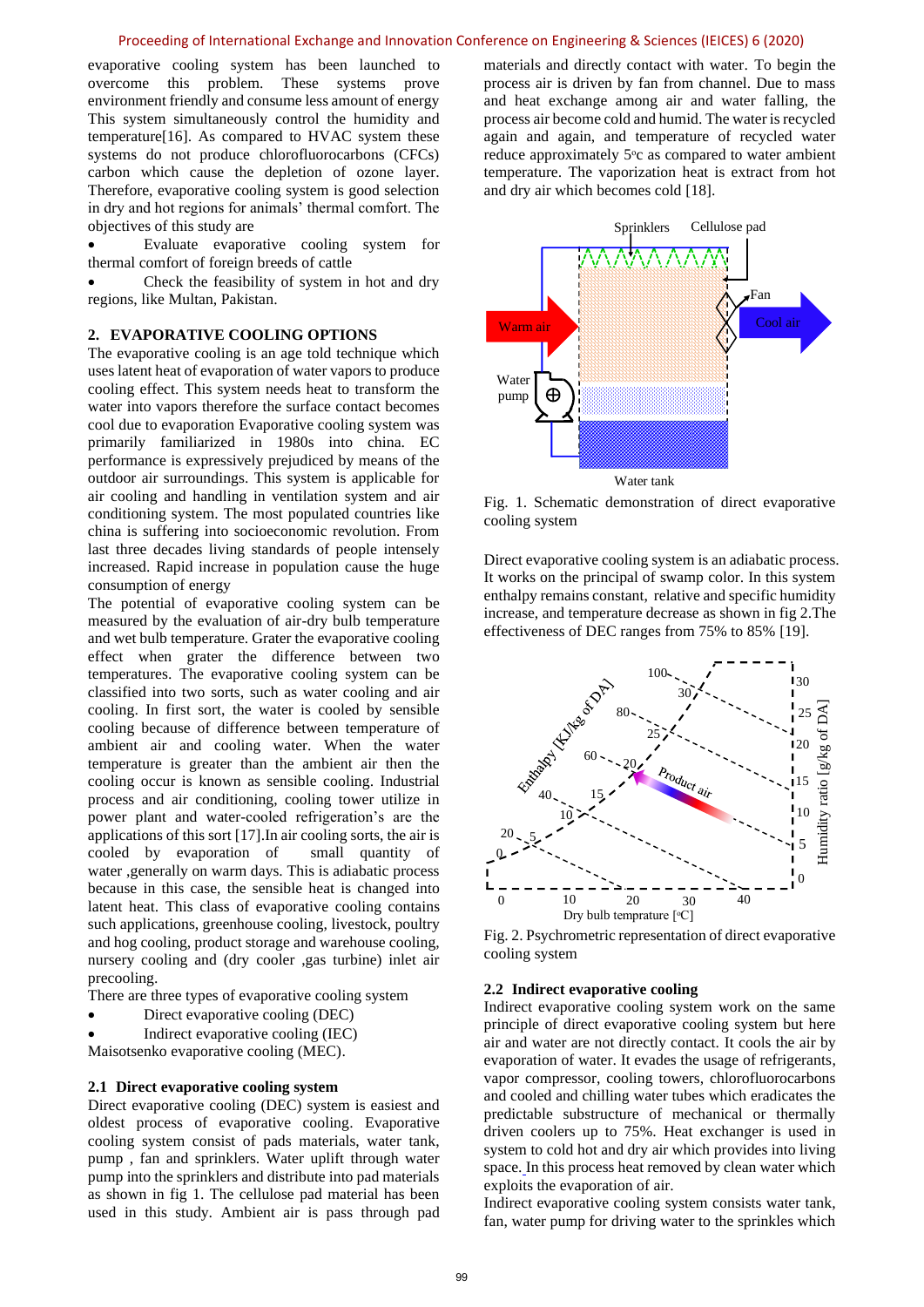is mounted on top and two channels (wet channel and dry channel). Wet channel is for passage of water and dry channel is air. These channels are connected to each other by a layer that allows to transfer of heat between wet and dry passage. The schematic and psychrometric representation of indirect evaporative cooling system is shown in fig 3 and fig 4 respectively.



Fig. 3. Schematic diagram of indirect evaporative cooling system.

In IEC system humidity ratio remains constant, relative humidity increase, and enthalpy of system decrease with increase of dry-bulb temperature shown in fig 4.The effectiveness of IEC ranges from 55% to 65% [20].



Fig. 4. Psychrometric representation of indirect evaporative cooling system.

#### **2.3 Maisotsenko evaporative cooling**

Maisotsenko evaporative cooling (MEC) system is the developed form of IEC system. It is also known as dew point evaporative cooling system because it decreases the dry bulb temperature up to dew point temperature. The Maisotsenko Cycle (M-Cycle) is a thermodynamic conception which captures energy from the air by utilizing the psychrometric renewable energy available from the latent heat of water evaporating into the air [21]. It can be used as cooler as well as humidifier. The popularity of this system in air conditioning field is due to its capability to reach the temperature of product air to the dew point temperature



Fig. 5. Working principle of Maisotsenko cycle evaporative cooling system.

The working principle of modified Maisotsenko cycle is shown in fig 5.This system consists of three channels from which two are used for dry passage and one channel work as wet passage. The air is pass through the dry passage and its temperature decrease by surface contact with wet channel. Then this air pass through wet channel from which the evaporation process takes place and air becomes warm humid. This air then again passes through dry channel and becomes cool which used as conditioned air. This process take place again and again until the temperature of ambient air reach to dew point temperature. In this process the temperature of air decrease to dew point temperature [22].The psychrometric representation of Maisotsenko evaporative cooling system is shown in fig 6. The dew point effectiveness of MEC ranges between 65% to 75%.



Fig. 6. Psychrometric representation of Maisotsenko cycle evaporative cooling system

#### **3. METHDOLOGY**

The wet bulb effectiveness of direct evaporative cooling system and indirect evaporative cooling system is the ratio of difference of inlet and outlet temperature to the inlet and wet bulb temperature. The wet bulb effectiveness can be calculated from following equation.

$$
\varepsilon_{wb} = \frac{r_{in} - r_{out}}{r_{in} - r_{wb}}\tag{1}
$$

Where  $\varepsilon$  shows the effectiveness,  $T_{in}$ ,  $T_{out}$ ,  $T_{wh}$ 

represents the inlet, outlet and web bulb temperatures of air respectively.

Dew point effectiveness of Maisotsenko cycle evaporative cooling system is the ratio of inlet and outlet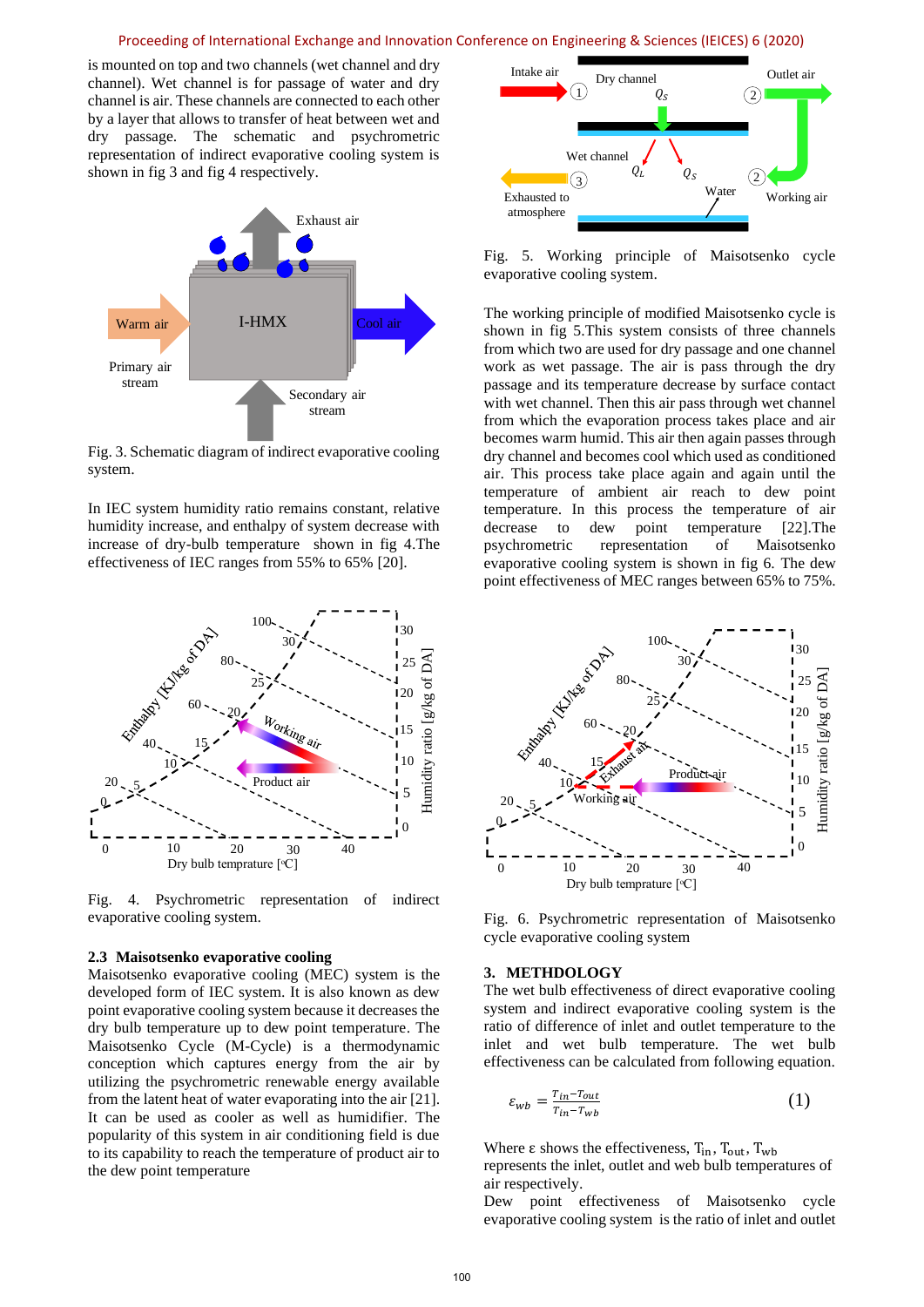temperature of the system to the difference of inlet temperature and wet bulb temperature and can be calculated by following equation

$$
\varepsilon_{dp} = \frac{r_{in} - r_{out}}{r_{in} - r_{dp}}
$$
 (2)

 $\epsilon$  shows the effectiveness,  $T_{in}$ ,  $T_{out}$ ,  $T_{dp}$  represents the inlet, outlet and dew point temperatures of air respectively

The enthalpy of evaporative cooling system is the combination of temperature and humidity. The equation 2 has been used for calculating the enthalpy of evaporative cooling system.

$$
h = 1.006T + W(2501 + 1.86T)
$$
 (3)

Here T represents the temperature which is either in Celsius or in kelvin. W shows the humidity ratio which is in gram per kilogram of dry air.

The foreign cattle breeds such as Holstein Frisian are severely affected by heat stress phenomena. High temperature declines the milk production, feed intake etc. Thermoneutral zone for livestock application can be calculated by temperature humidity index (THI). It is a relationship between temperature and relative humidity [23] Many formulas has-been used for measuring temperature humidity index but the commonly equation used for THI is

$$
THI = (1.8T + 32) - [(0.55 - 0.005RH)(1.8T - 26)
$$
  
(4)

The temperature and relative humidity (RH) are in Celsius and percentage respectively [24]. The THI is equal to dry bub temperature when the RH is 100%. The cattle are known as in heat stress phenomena if the value of THI is greater than 72. The THI between 68 and 72 is necessary for the survival of foreign cattle breeds.

## **4. RESULTS AND DISCUSSION**

In this section we discussed about the performance of evaporative cooling systems such as DEC, IEC and MEC for different ambient air conditions of Multan, Pakistan. Performance evaluation of evaporative cooling systems also have been evaluated for foreign cattle breeds in the climatic condition of Multan.

Fig 7 represents the temperature and relative humidity variation of ambient air and process air of evaporative cooling system. As the temperature is high the relative humidity is respectively lower. From the figure it has been clear that that increase in temperature results the decrease in the relative humidity vice versa.

The wet bulb effectiveness of direct evaporative cooling system and indirect evaporative cooling system and dew point effectiveness of Maisotsenko cycle evaporative cooling system can be relatively compare with different ambient air condition of Multan as shown in fig 8.

From the fig 8 we seen that the dew point effectiveness of MEC system is relatively better than the direct evaporative cooling system and indirect evaporative cooling. The effectiveness of DEC is better than IEC system. From the results it has been conclude that performance of MEC and DEC is better as compared to the IEC system.



Fig. 7. Efficiency of evaporative cooling systems for variations in (a) temperature (b) relative humidity

Days



Fig. 8. Efficiency of evaporative cooling systems.



Fig. 9. Temperature humidity index of evaporative cooling systems for different ambient air conditions.

Temperature humidity index of evaporative cooling system can be calculated under several climatic condition. Fig 9 shows the relationship of temperature humidity index of evaporative cooling systems at different climatic conditions. Temperature humidity index less than 68 and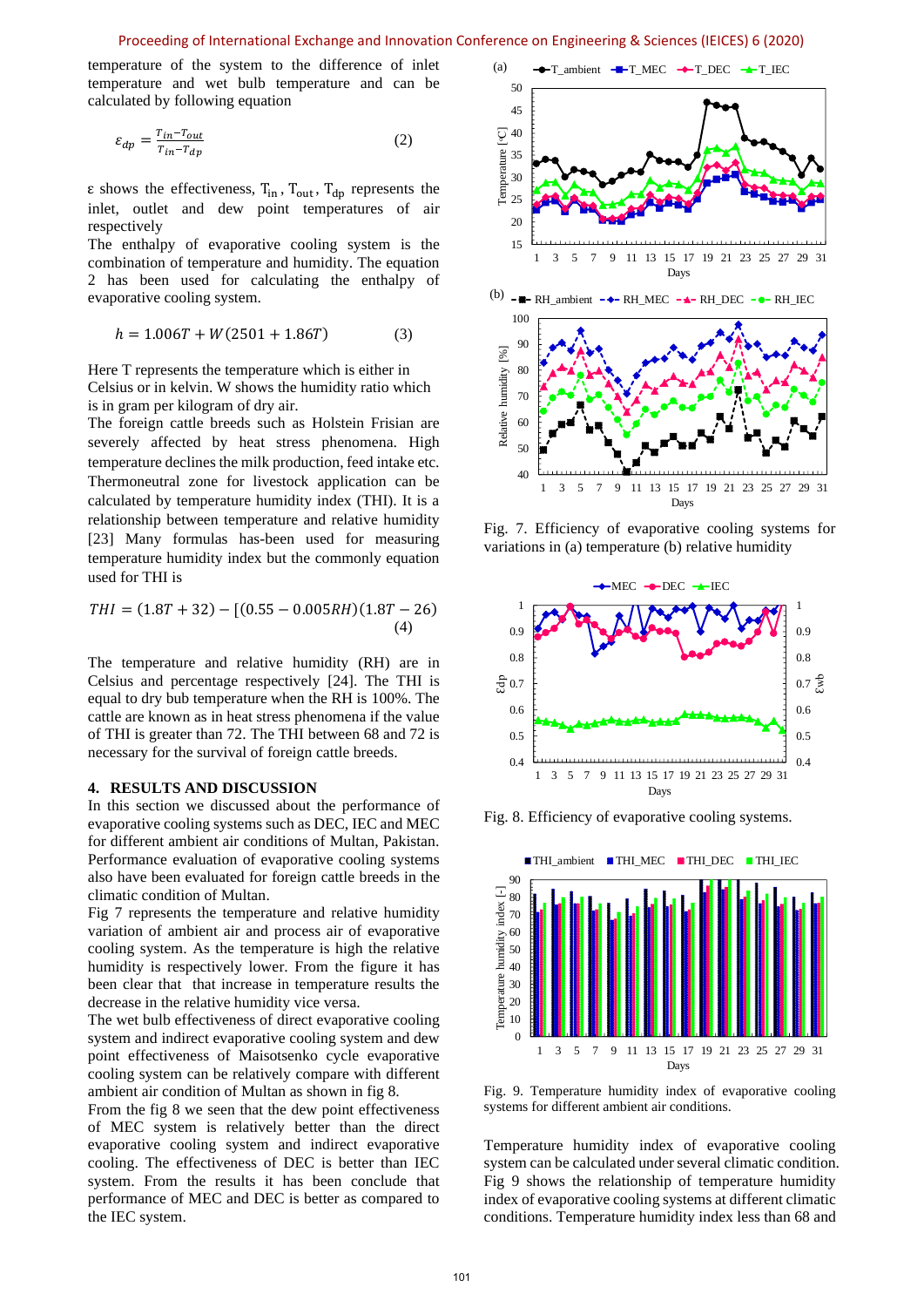greater than 72 is severe for the health of florigen cattle breeds. From the fig 9 we seen that THI of ambient conditions reached up to 90 which is severe for the health of foreign cattle breeds. The THI of MEC is relatively changes day to day. As compared to ambient THI the MEC THI is better. Similarly, the temperature of index of DEC system is fluctuate between 72 and 85. THI of IEC system is also greater than 72 like ambient condition. So, the performance of MEC system is better for thermal comfort of foreign cattle breeds as compared to DEC and IEC.



Fig. 10. Enthalpy comparisons of evaporative cooling system different ambient air conditions

Enthalpy of evaporative cooling systems can be compared at different ambient air conditions. Fig 10 represents the enthalpy comparison of evaporative cooling system. The enthalpy of direct evaporative cooling system remains same as compared to ambient conditions because in DEC system enthalpy of air remains constant by increase or decrease in temperature. The enthalpy of IEC system is greater than MEC

## **5. CONCLUSIONS**

The effect of climate change and heat stress on livestock is highly neglected as compared to other application of agricultural production. The sternness of heat stress conditions in high-yielding dairy cows is currently underestimated. The present study investigates the system feasibility and evaluation of temperaturehumidity index (THI) for foreign breeds of cattle under interior climatic zone in Multan**.** The results show the applicability of evaporative cooling system for foreign breeds of cattle. From the results it has been clear that the Maisotsenko evaporative cooling system is feasible for thermal comfort of livestock application in climatic condition of Multan and other warm and dry cities of Pakistan.

## **Acknowledgements**

This research work has been carried out in the Department of Agricultural Engineering, Bahauddin Zakariya University, Multan-Pakistan. This research was funded by Bahauddin Zakariya University, Multan-Pakistan under the Director Research/ ORIC grant titled "Development and performance evaluation of prototypes of direct and indirect evaporative cooling-based airconditioning systems" awarded to Principal Investigator: Dr. Muhammad Sultan.

## **Conflict of Interest**

The authors declare no conflict of interest.

## **6. REFRENCES**

- [1] M. Simonetti, G. Chiesa, M. Grosso, and G. Vincenzo, "NAC wall : An open cycle solar-DEC with naturally driven ventilation," *Energy Build.*, vol. 129, pp. 357–366, 2016, doi: 10.1016/j.enbuild.2016.07.065.
- [2] G. Building, A. E. Technology, E. Crisis, T. H. Rupam, W. Bin Habib, and E. Engineering, "2 nd International Exchange and Innovation Conference on Engineering & Sciences Kyushu University , Fukuoka , Japan 2 nd International Exchange and Innovation Conference on Engineering & Sciences," pp. 14–17, 2016.
- [3] A. Pakistan, G. of. (2019). Chapter 02, "Pakistan Economic Survey (2018-19)," p. (11- 35), 2019.
- [4] L. Calamari *et al.*, "Effect of hot season on blood parameters , fecal fermentative parameters , and occurrence of Clostridium tyrobutyricum spores in feces of lactating dairy cows," *J. Dairy Sci.*, vol. 101, no. 5, pp. 4437– 4447, 2018, doi: 10.3168/jds.2017-13693.
- [5] P. Herbut, S. Angrecka, and J. Walczak, "Environmental parameters to assessing of heat stress in dairy cattle — a review," pp. 2089– 2097, 2018.
- [6] R. Gomes, D. Silva, A. S. C. Maia, L. Lelis, and D. M. Costa, "Index of thermal stress for cows ( ITSC ) under high solar radiation in tropical environments," vol. 2, pp. 551–559, 2015, doi: 10.1007/s00484-014-0868-7.
- [7] A. Halasz, "Relationship of temperaturehumidity index with milk production and feed intake of holstein-frisian cows in different year seasons Original Article Relationship of temperature-humidity index with milk production and feed intake of holstein-frisian cows in different year seasons," no. January, 2017.
- [8] C. R. Ruivo, J. J. Costa, A. R. Figueiredo, and A. Kodama, "Effectiveness parameters for the prediction of the global performance of desiccant wheels e An assessment based on experimental data," *Renew. Energy*, vol. 38, no. 1, pp. 181–187, 2012, doi: 10.1016/j.renene.2011.07.023.
- [9] M. Gauly, S. Ammer, C. Lambertz, K. Zimmer, and U. Meyer, "Impact of diet composition and temperature – humidity index on water and dry matter intake of high-yielding dairy cows," vol. 2, no. 2006, pp. 1–11, 2014, doi: 10.1111/jpn.12664.
- [10] J. Nie, Z. Li, W. Hu, L. Fang, and Q. Zhang, "Theoretical modelling and experimental study of air thermal conditioning process of a heat pump assisted solid desiccant cooling system," *Energy Build.*, vol. 153, pp. 31–40, 2017, doi: 10.1016/j.enbuild.2017.07.075.
- [11] M. Kashif, H. Niaz, M. Sultan, T. Miyazaki, M. Waqas, and I. Ali, "Study on Desiccant and Evaporative Cooling Systems for Livestock Thermal Comfort : Theory and Experiments," pp. 1–18, 2020, doi: 10.3390/en13112675.
- [12] E. N. Sossidou, E. Tsiplakou, G. Zervas, and N.